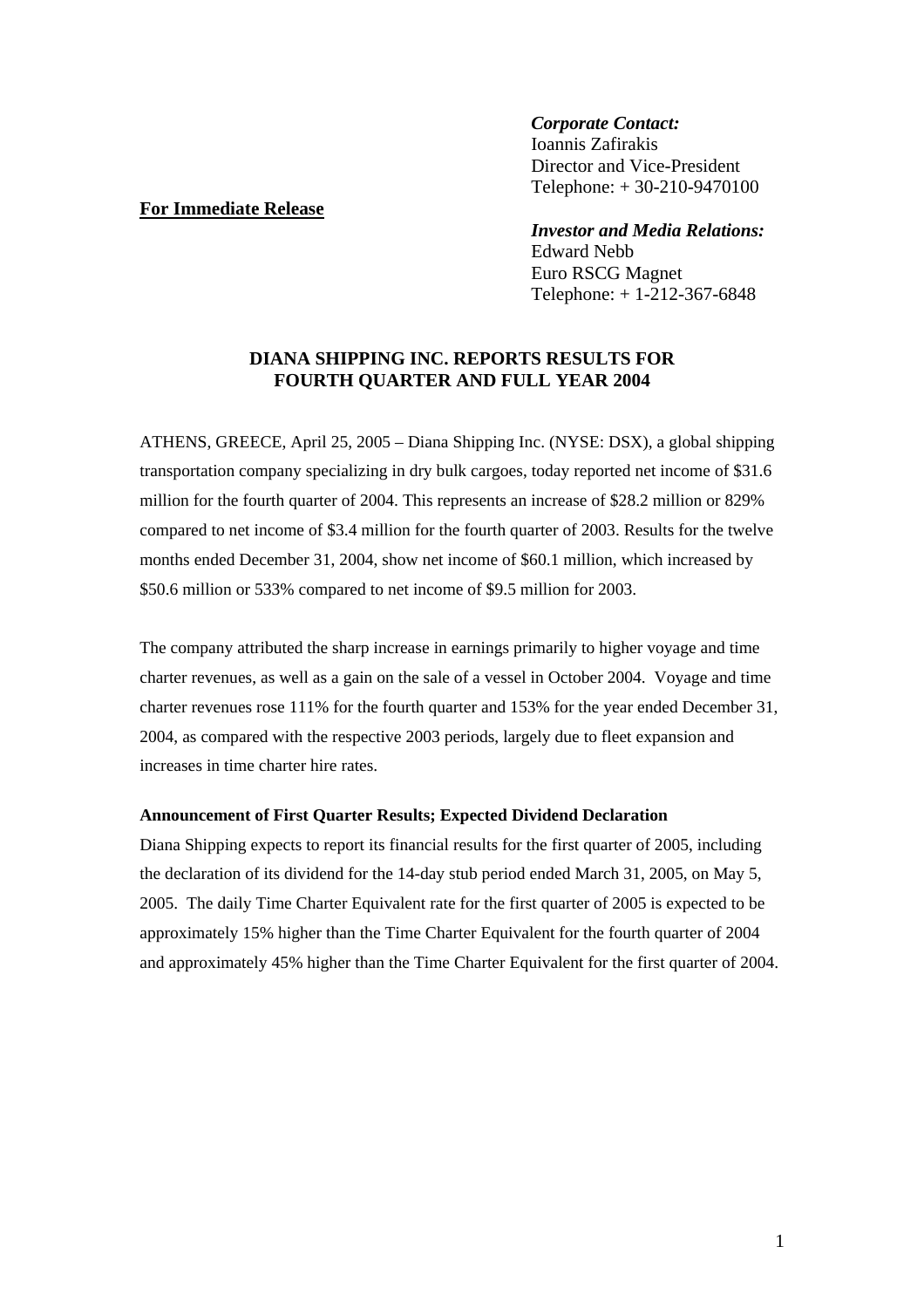### **Summary of Selected Financials and Other Data**

|                                    |                                |        | <b>Three Months Ended</b> |        |  |
|------------------------------------|--------------------------------|--------|---------------------------|--------|--|
|                                    | <b>Year Ended December 31,</b> |        | December 31,              |        |  |
|                                    | 2004                           | 2003   | 2004                      | 2003   |  |
| <b>INCOME STATEMENT DATA (in</b>   |                                |        |                           |        |  |
| thousands of US Dollars)           |                                |        |                           |        |  |
| Voyage and time charter revenues   | 63,839                         | 25,277 | 18,452                    | 8,749  |  |
| Voyage expenses                    | 4,330                          | 1,549  | 1,243                     | 595    |  |
| Vessel operating expenses          | 9,514                          | 6,267  | 2,747                     | 2,231  |  |
| Net income                         | 60,083                         | 9,489  | 31,570                    | 3,399  |  |
| <b>FLEET DATA:</b>                 |                                |        |                           |        |  |
| Average number of vessels          | 6.3                            | 5.1    | 7.0                       | 6.0    |  |
| Number of vessels                  | 7.0                            | 6.0    | 7.0                       | 6.0    |  |
| Weighted average age of the fleet  | 3.4                            | 2.9    | 3.4                       | 2.9    |  |
| Ownership days                     | 2,319                          | 1,852  | 644                       | 552    |  |
| Available days                     | 2,319                          | 1,852  | 644                       | 552    |  |
| Operating days                     | 2,315                          | 1,845  | 644                       | 552    |  |
| Utilization                        | 99.8%                          | 99.6%  | 100%                      | 100%   |  |
| <b>AVERAGE DAILY RESULTS:</b>      |                                |        |                           |        |  |
| Time charter equivalent (TCE) rate | 25,661                         | 12,812 | 26,722                    | 14,772 |  |
| Daily vessel operating expenses    | 4,103                          | 3,384  | 4,266                     | 4,042  |  |

#### **Fleet Employment Profile**

Currently Diana's fleet is employed as follows:

| Vessel's name     | Employment      | Expiration <sup>2</sup> |  |  |
|-------------------|-----------------|-------------------------|--|--|
| Alcyon            | (TC) \$22,582   | Oct. 15, 2007           |  |  |
| Calipso           | $(TC)$ \$40,000 | Jul. 5, 2005            |  |  |
| Clio <sup>1</sup> | N/A             | N/A                     |  |  |
| Danae             | (TC) \$30,000   | Jan. 13, 2007           |  |  |
| Dione             | (TC) \$32,500   | Nov. 4, 2005            |  |  |
| <b>Nirefs</b>     | $(TC)$ \$40,000 | Aug. 15, 2005           |  |  |
| Oceanis           | (TC) \$30,650   | Aug. 20, 2005           |  |  |
| Pantelis SP       | (TC) \$47,500   | Jan. 25, 2008           |  |  |
| Protefs           | (TC) \$31,000   | Aug. 5, 2005            |  |  |
| Triton            | (TC) \$37,300   | Nov. 27, 2005           |  |  |

<sup>1</sup> Expected delivery from the shipyard on May 15, 2005

<sup>2</sup>Assuming earliest redelivery

## **Webcast Information**

 Diana Shipping Inc. will conduct a conference call and webcast at 10:30 A.M. (Eastern Time) on Tuesday, April 26, 2005, to discuss these financial results. Investors may access the webcast on the Company's website at www.dianashippinginc.com by clicking on the webcast link. The webcast also is accessible at www.viavid.net, by clicking on the Diana Shipping link under "Events". Listeners should allow extra time before the webcast begins to register for the webcast and download any necessary audio software. The conference call also may be accessed by telephone by dialing 1-888-858-4756 (for U.S.-based callers) or 1-973-935-2405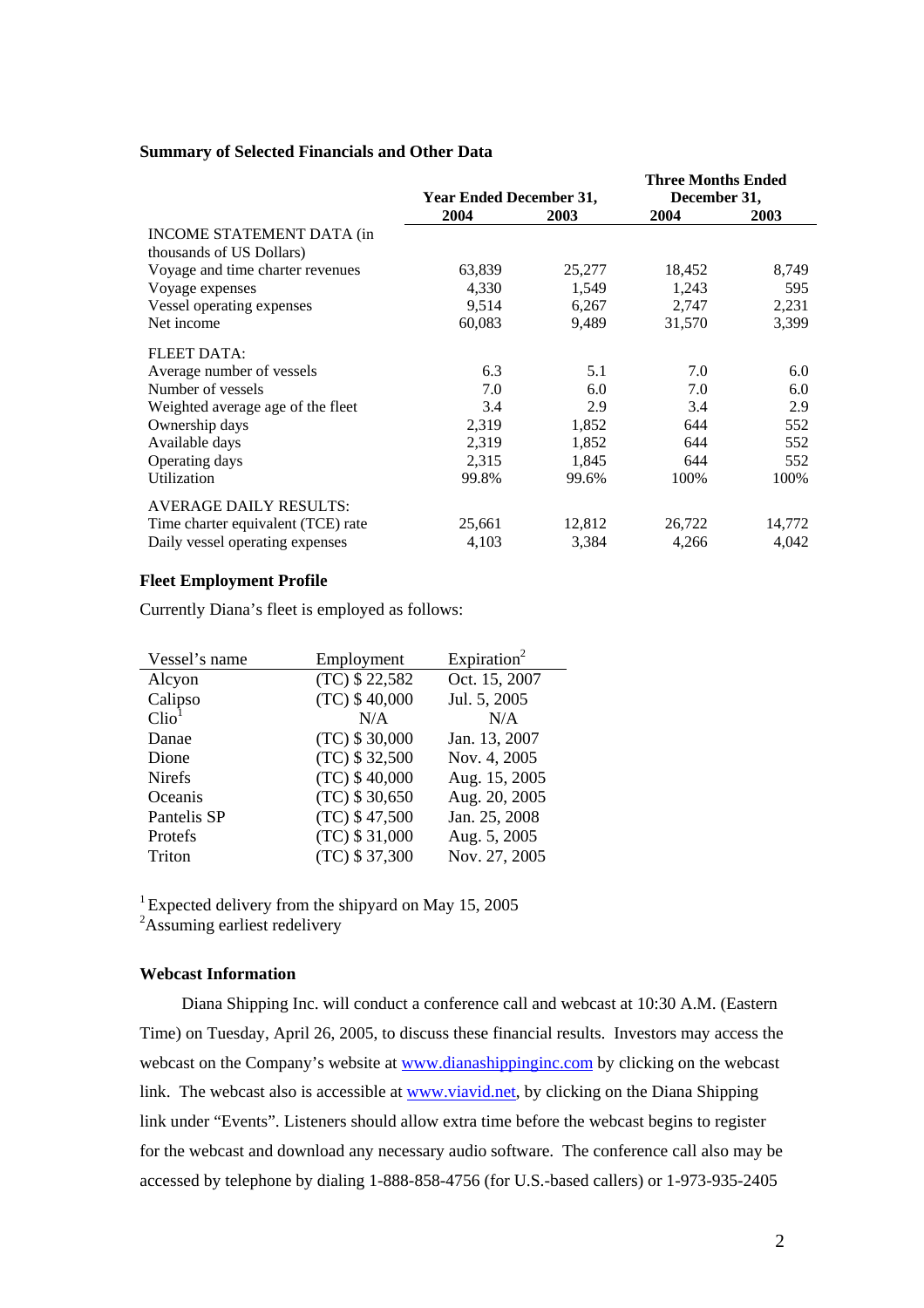(for international callers).

 A replay of the webcast will be available shortly after the completion of the call and will be accessible on both www.dianashippinginc.com and www.viavid.net. A telephone replay will be available by dialing 1-877-519-4471 (for U.S.-based callers) or 1-973-341- 3080 (for international callers); callers must use the PIN number 5978642.

## **About the Company**

 Diana Shipping Inc. (NYSE: DSX) is a global provider of shipping transportation services. The Company specializes in transporting dry bulk cargoes, including such commodities as iron ore, coal, grain and other materials along worldwide shipping routes.

Diana Shipping Inc. completed its initial public offering of common stock on March 23, 2005.

### **CAUTIONARY STATEMENT REGARDING FORWARD-LOOKING STATEMENTS**

Matters discussed in this press release may constitute forward-looking statements. The Private Securities Litigation Reform Act of 1995 provides safe harbor protections for forward-looking statements in order to encourage companies to provide prospective information about their business. Forward-looking statements include statements concerning plans, objectives, goals, strategies, future events or performance, and underlying assumptions and other statements, which are other than statements of historical facts.

The Company desires to take advantage of the safe harbor provisions of the Private Securities Litigation Reform Act of 1995 and is including this cautionary statement in connection with this safe harbor legislation. The words "believe," "except," "anticipate," "intends," "estimate," "forecast," "project," "plan," "potential," "will," "may," "should," "expect" "pending and similar expressions identify forward-looking statements.

The forward-looking statements in this press release are based upon various assumptions, many of which are based, in turn, upon further assumptions, including without limitation, our management's examination of historical operating trends, data contained in our records and other data available from third parties. Although we believe that these assumptions were reasonable when made, because these assumptions are inherently subject to significant uncertainties and contingencies which are difficult or impossible to predict and are beyond our control, we cannot assure you that we will achieve or accomplish these expectations, beliefs or projections.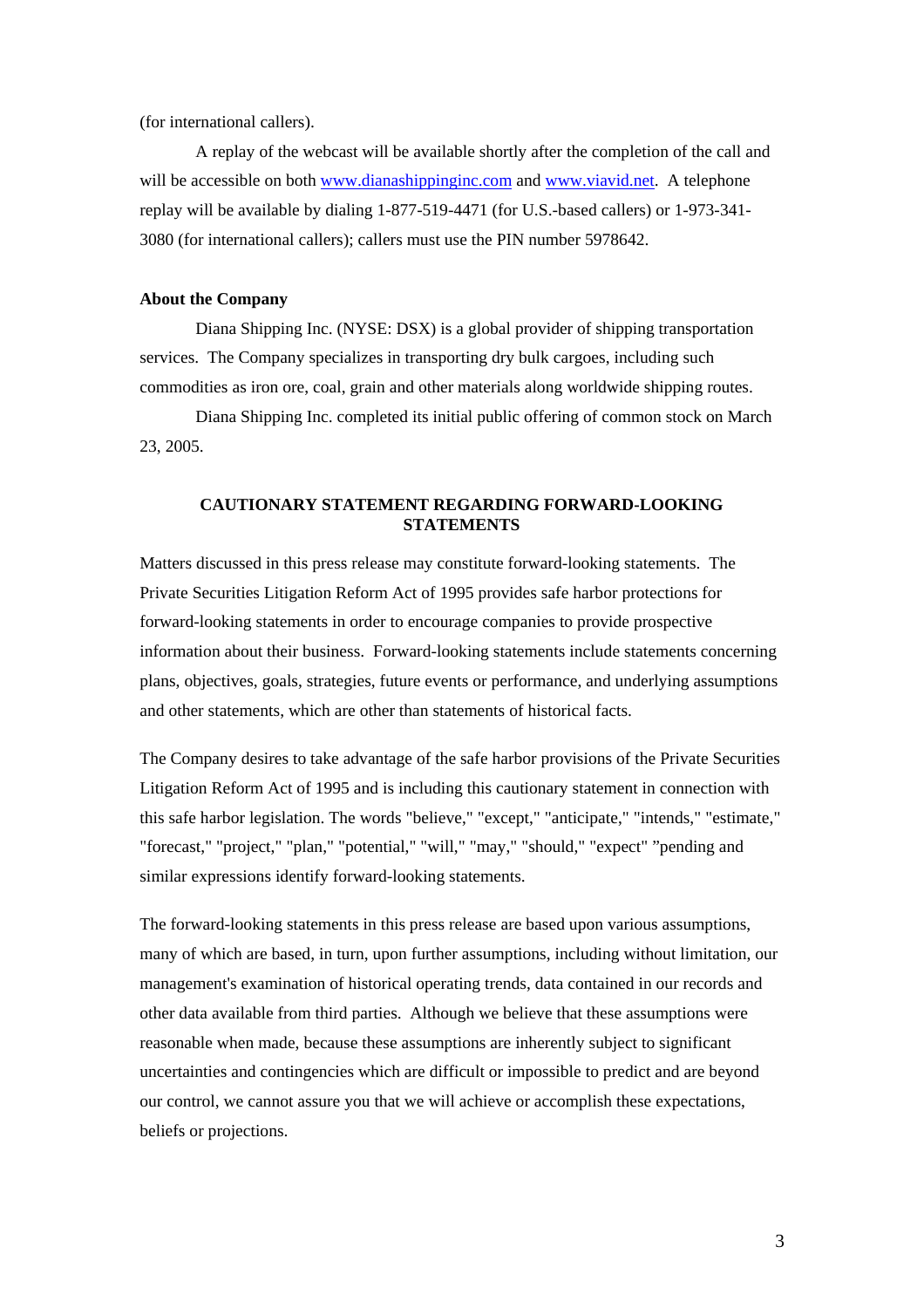In addition to these important factors, other important factors that, in our view, could cause actual results to differ materially from those discussed in the forward-looking statements include the strength of world economies and currencies, general market conditions, including fluctuations in charter rates and vessel values, changes in demand for dry bulk shipping capacity, changes in our operating expenses, including bunker prices, drydocking and insurance costs, the market for our vessels, availability of financing and refinancing, changes in governmental rules and regulations or actions taken by regulatory authorities, potential liability from pending or future litigation, general domestic and international political conditions, potential disruption of shipping routes due to accidents or political events, vessels breakdowns and instances of off-hires and other factors.

(See financial tables attached)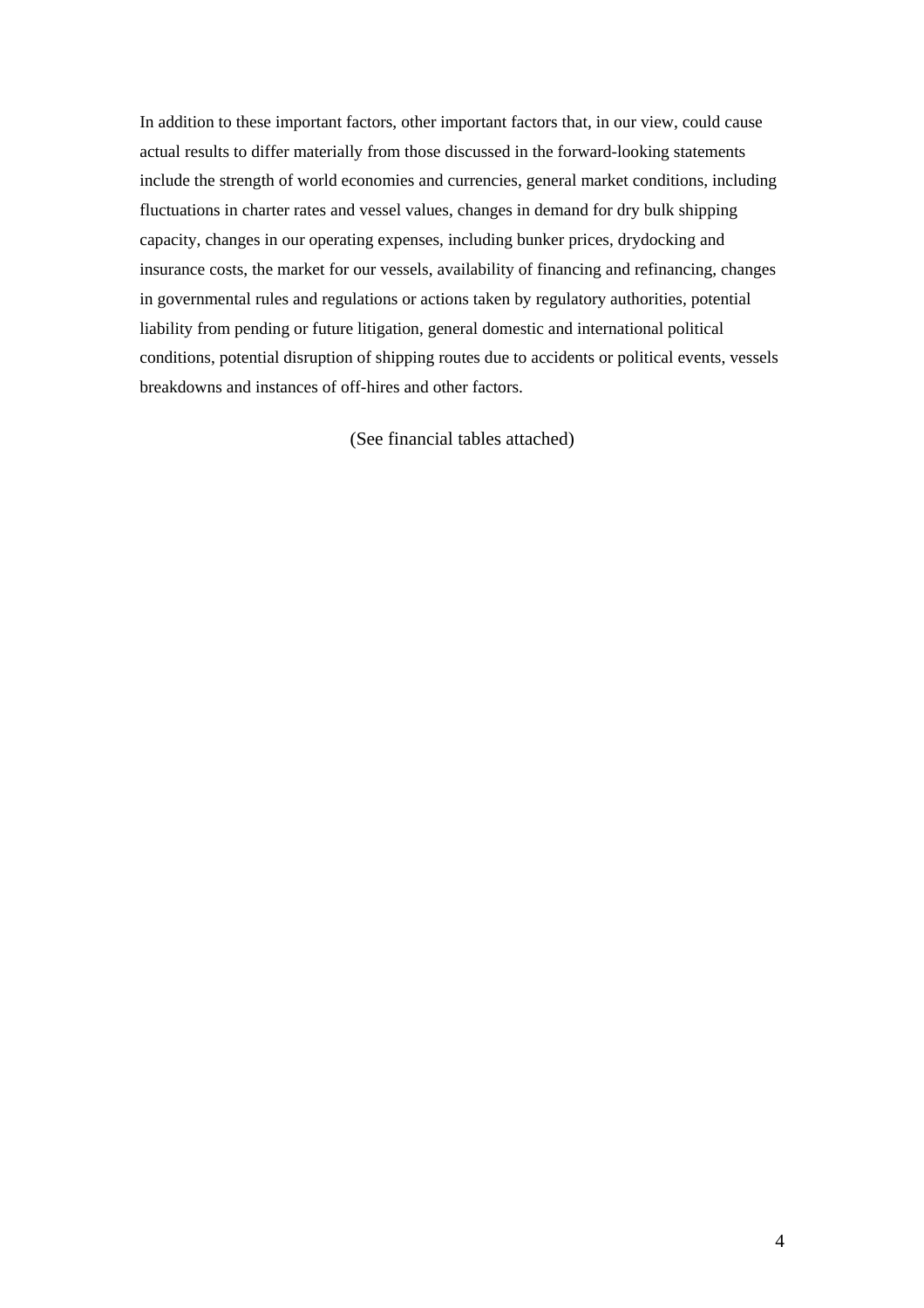# **DIANA SHIPPING INC. CONSOLIDATED STATEMENTS OF INCOME**

(Expressed in thousands of U.S. Dollars, except for share and per share data)

|                                              | <b>Three Months Ended</b><br>December 31, |               |            | <b>Year Ended</b><br>December 31, |            |               |            |
|----------------------------------------------|-------------------------------------------|---------------|------------|-----------------------------------|------------|---------------|------------|
|                                              | 2004                                      |               | 2003       |                                   | 2004       |               | 2003       |
| <b>REVENUES:</b>                             |                                           |               |            |                                   |            |               |            |
| Revenue from vessels                         | \$<br>18,452                              | <sup>\$</sup> | 8,749      | $\mathcal{S}$                     | 63,839     | $\mathcal{S}$ | 25,277     |
| <b>EXPENSES:</b>                             |                                           |               |            |                                   |            |               |            |
| Voyage expenses                              | 1,243                                     |               | 595        |                                   | 4,330      |               | 1,549      |
| Vessel operating expenses                    | 2,747                                     |               | 2,231      |                                   | 9,514      |               | 6,267      |
| Depreciation                                 | 1,421                                     |               | 1,201      |                                   | 5,087      |               | 3,978      |
| Management fees                              | 287                                       |               | 216        |                                   | 947        |               | 728        |
| Executive management services and rent       | 382                                       |               | 367        |                                   | 1,528      |               | 1,470      |
| General and administrative expenses          | 89                                        |               | 63         |                                   | 300        |               | 123        |
| Foreign currency losses                      | 1                                         |               | 10         |                                   | 3          |               | 20         |
| <b>Operating income</b>                      | 12,282                                    |               | 4,066      |                                   | 42,130     |               | 11,142     |
| <b>OTHER INCOME (EXPENSES):</b>              |                                           |               |            |                                   |            |               |            |
| Interest and finance costs, net              | (757)                                     |               | (674)      |                                   | (2,165)    |               | (1,680)    |
| Interest income                              | 63                                        |               | 7          |                                   | 136        |               | 27         |
| Gain on vessel's sale                        | 19,982                                    |               |            |                                   | 19,982     |               |            |
| Total other income (expenses), net           | 19,288                                    |               | (667)      |                                   | 17,953     |               | (1,653)    |
| Net income                                   | \$<br>31,570                              | \$            | 3,399      | \$                                | 60,083     | \$            | 9,489      |
| Earnings per common share, basic and diluted | \$<br>1.14                                | \$            | 0.12       | S                                 | 2.17       | \$            | 0.37       |
| Weighted average number of common shares     | 27,625,000                                |               | 27,625,000 |                                   | 27,625,000 |               | 25,340,596 |

# **BALANCE SHEET DATA**

|                                                                                            |    | December 31, |               |         |
|--------------------------------------------------------------------------------------------|----|--------------|---------------|---------|
|                                                                                            |    | 2004         |               | 2003    |
| <b>ASSETS</b>                                                                              |    |              |               |         |
| Cash and cash equivalents                                                                  | \$ | 1,758        | -S            | 7,441   |
| Other current assets<br>Advances for vessels under construction and acquisitions and other |    | 1,791        |               | 1,631   |
| vessel costs                                                                               |    | 19,234       |               | 8,642   |
| Vessels' net book value                                                                    |    | 132,853      |               | 116,703 |
| Other non-current assets                                                                   |    |              |               | 77      |
| <b>Total assets</b>                                                                        | \$ | 155,636      | <sup>\$</sup> | 134,494 |
| <b>LIABILITIES AND STOCKHOLDERS' EQUITY</b>                                                |    |              |               |         |
| <b>CURRENT LIABILITIES:</b>                                                                |    |              |               |         |
| Current liabilities, including current portion of long term debt                           | \$ | 11,344       | -S            | 9,107   |
| Long-term debt, net of current portion                                                     |    | 85,168       |               | 76,601  |
| Other non-current liabilities                                                              |    | 72           |               | 345     |
| Total stockholders' equity                                                                 |    | 59,052       |               | 48,441  |
| Total liabilities and stockholders' equity                                                 | S  | 155,636      | S             | 134,494 |